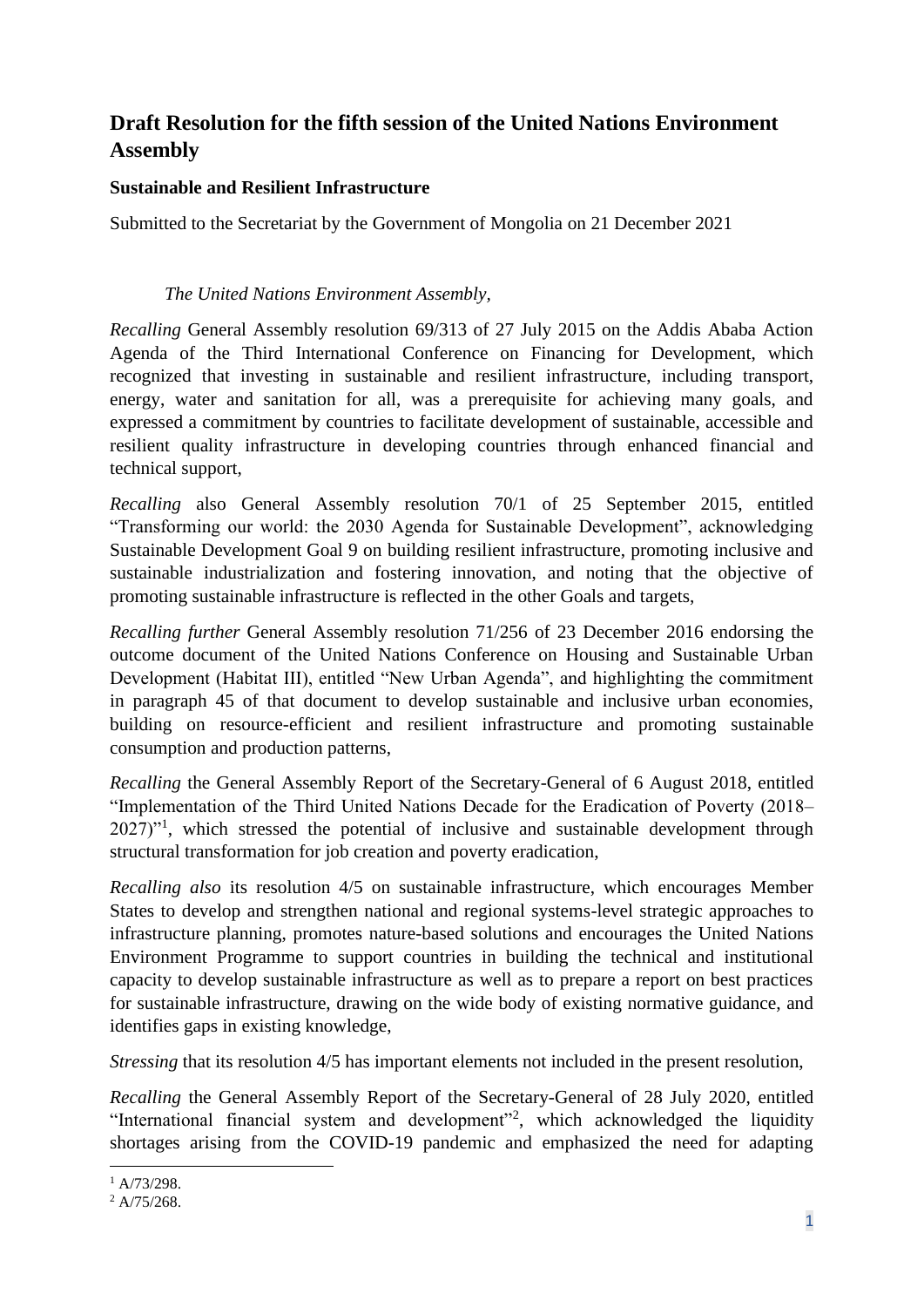investment strategies in light of new and emerging challenges and opportunities and for creating the fiscal space for Sustainable Development Goal investments to foster a sustainable recovery,

*Recalling also* General Assembly resolution 75/1 of 21 September 2020, entitled "Declaration on the commemoration of the seventy-fifth anniversary of the United Nations", which emphasized that the COVID-19 pandemic offers a historic opportunity for countries to build back better and greener and stressed the need for international cooperation to ensure a more inclusive and sustainable recovery,

*Recalling further* the updated, comprehensive overview of the UN system response to COVID-19, entitled "United Nations Comprehensive Response to COVID-19: Saving Lives, Protecting Societies, Recovering Better", which stressed the need for green jobs and infrastructure,

*Recalling* Block 3.1. of the United Nations Environment Programme's Building Back Better strategy, entitled "Greening Fiscal Stimulus and Finance Packages to Accelerate Sustainable Consumption and Production and Achieve the SDGs", which focuses on "supporting governments to rebuild the next generation of social, ecological<sup>3</sup> and productive infrastructure".

*Appreciating* the focus of the fifth United Nations Environment Assembly on "Strengthening Actions for Nature to Achieve the Sustainable Development Goals",

*Appreciating also* the United Nations Environment Programme's wider Medium-Term Strategy and its three thematic sub-programmes on "Climate Action", "Nature Action", "Chemicals and Pollution Action",

*Recognizing* that infrastructure is inextricably linked to the UN Sustainable Developments Goals (SDGs) by directly or indirectly influencing  $92\%$  of the 169 individual SDG targets<sup>4</sup>, and is central to many governments' COVID-19 economic recovery plans as a means of creating employment, boosting productivity, addressing inequalities and building resilience to future crises,

*Recognizing also that a green economic recovery*<sup>5</sup> will only be possible if investments are made in sustainable and resilient infrastructure, guaranteeing 'green and decent' jobs and income; natural and social infrastructure as well as economic infrastructure (integrating digital infrastructure and solutions where appropriate); sustainable consumption and production through circularity; responsible finance and investment for climate stability and ecosystems integrity; and socially inclusive outcomes,

*Recalling further* General Assembly Resolution 75/202 of 21 December 2020 entitled" Information and communications technologies for sustainable development" that highlights the importance of information and communication technology infrastructure in providing access to basic services,

<sup>3</sup> Referred to herein as 'natural infrastructure', as defined in the International Good Practice Principles for Sustainable Infrastructure.

<sup>4</sup> Thacker, S., Adshead, D., Morgan, G., Crosskey, S., Bajpai, A., Ceppi, P. et al. (2018). Infrastructure: underpinning sustainable development. Copenhagen, Denmark: UNOPS. https://content.unops.

<sup>5</sup> Referred to herein as 'green recovery'.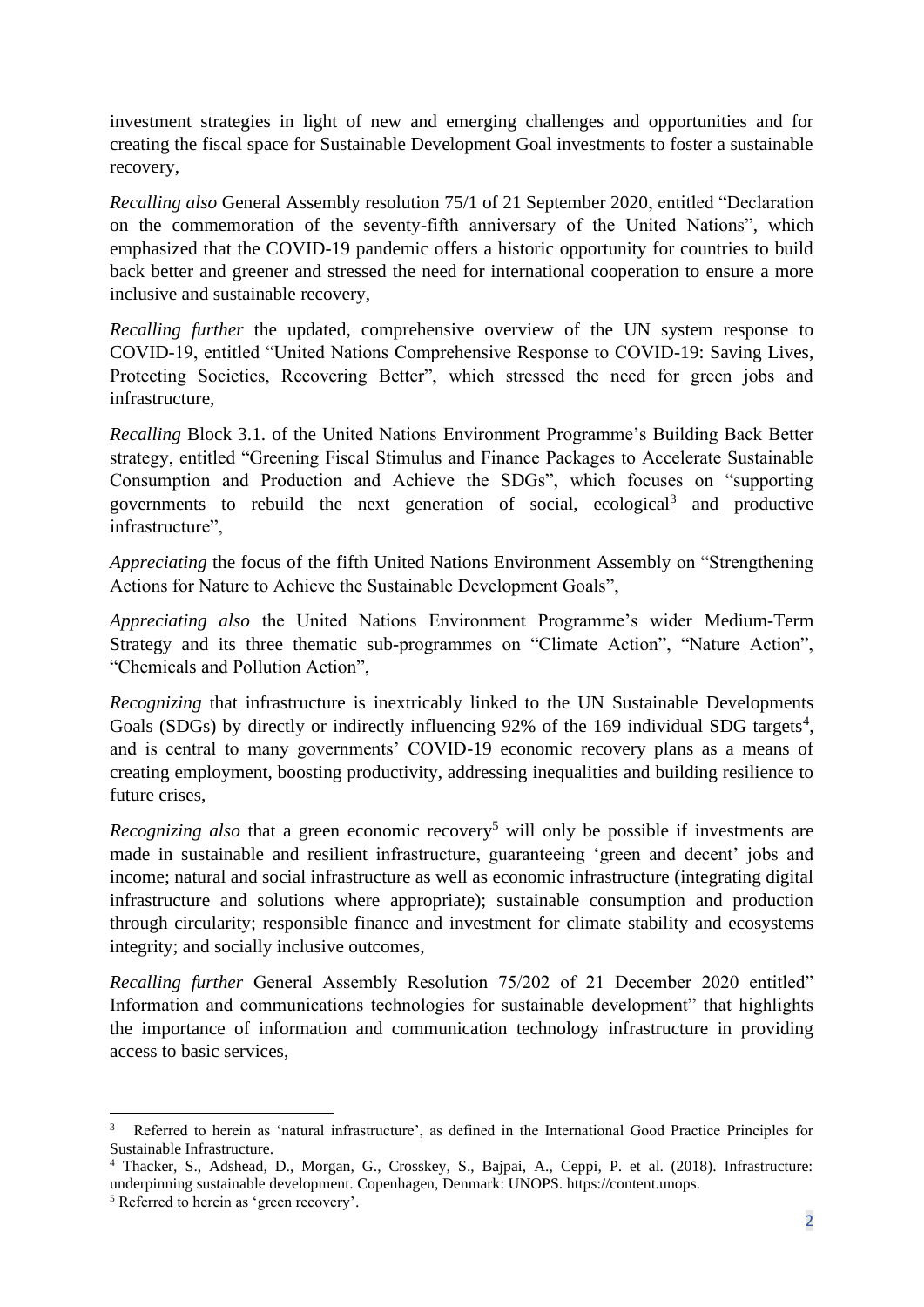*Noting that, in 2020, the vast majority of governments' COVID-19 recovery spending was* found to be "minimally green"<sup>6</sup>,

*Recognizing* that integrated, systems-level approaches are required to address the planet's cross-cutting vulnerabilities, accounting for the complex interlinkages between different infrastructure systems, sectors, phases, governance structures and aspects of sustainability, preventing huge negative impacts in relation to nature, the climate and pollution, which in turn translate into economic and social losses,

*Acknowledging* that nature-based solutions, including natural infrastructure (for example for air quality, carbon sequestration, natural cooling, water filtration, flood protection and land stabilization) provide cost-effective and resilient alternatives or complements to built infrastructure in the context of constrained fiscal capacity and should be prioritized to restore and sustain healthy ecosystems and societies as part of a green recovery,

*Recognizing* that the climate crisis demands that investments are directed into low-carbon and resilient infrastructure to meet economic recovery needs and safeguard future delivery of essential services,

*Recognizing also* that the COVID-19 pandemic has overwhelmed healthcare systems and highlighted the importance of comprehensive health infrastructure, including for environmentally sound management of medical waste, and that greening of health infrastructure investments is needed to improve communities' resilience to interconnected crises, and to mitigate the harmful impacts of chemicals and waste on the environment and humans alike,

*Stressing* that addressing the infrastructure investment gap and delivering priority infrastructure requires enormous but targeted investments from the public and private sectors,

*Noting* that Multilateral Development Banks and other public and private financial institutions can deploy financial instruments for sustainable and resilient infrastructure, co-financing individual projects informed by the International Good Practice Principles for Sustainable Infrastructure<sup>7</sup> (the Principles),

*Acknowledging* that a set of indicators and a measurement framework will be necessary for monitoring progress on the sustainability of infrastructure at the aggregate level and that such frameworks and mechanisms will require knowledge sharing, technical assistance and capacity support,

- 1. *Encourages* Member States to align infrastructure planning and investments with the SDGs and the Paris Agreement to advance green recoveries from the COVID-19 crisis.
- 2. *Encourages* Member States and other stakeholders to:

<sup>6</sup> United Nations Environment Programme. (2021). Are We Building Back Better? Evidence from 2020 and Pathways for Inclusive Green Recovery Spending. https://www.unep.org/resources/publication/are-we-buildingback-better-evidence-2020-and-pathways-inclusive-green.

<sup>7</sup> United Nations Environment Programme. (2021). International Good Practice Principles for Sustainable Infrastructure. [https://wedocs.unep.org/bitstream/handle/20.500.11822/34853/GPSI.pdf.](https://wedocs.unep.org/bitstream/handle/20.500.11822/34853/GPSI.pdf) (referred to herein as 'the Principles')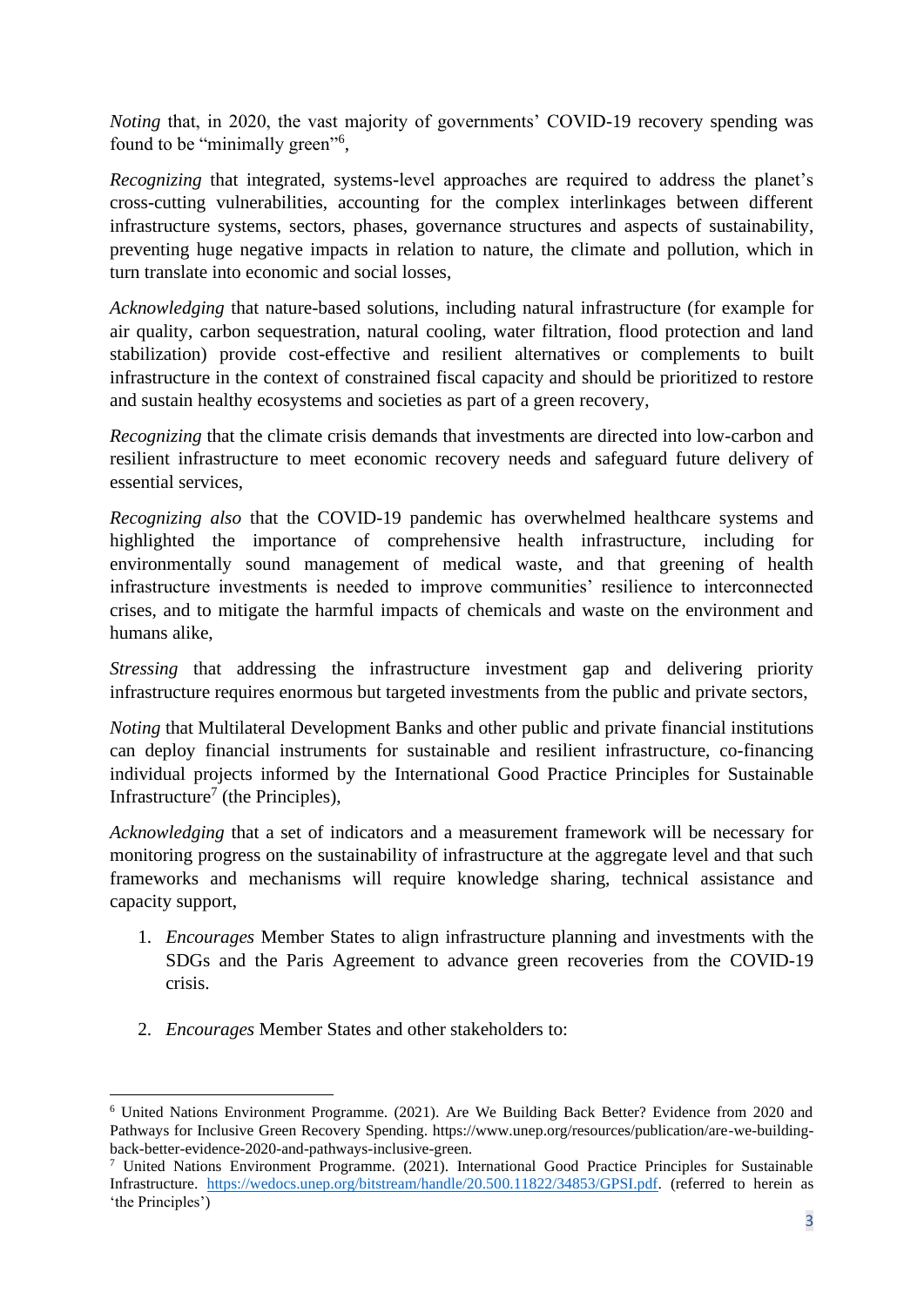- (a) Fully implement the ten 'International Good Practice Principles for Sustainable Infrastructure' and integrate them into national policy and legal frameworks;
- (b) Operationalize the Principles through use and development of available sustainable infrastructure tools<sup>8</sup>;
- (c) Co-develop knowledge products and participate in exchange mechanisms to share best practices and lessons learned;
- (d) Cooperate internationally to establish common frameworks and mechanisms for financing and monitoring sustainable infrastructure;
- (e) Consider the role of digital infrastructure in enabling sustainable consumption and production patterns and improving the sustainability and efficiency of other infrastructure systems as part of integrated approaches.
- 3. *Encourages* Member States to:
- (a) Advance integrated, systems-level approaches to sustainable infrastructure planning and delivery;
- (b) Engage sub-national institutions to adopt the Principles where relevant, in local recovery-focused infrastructure plans and projects;
- (c) Prioritize investment in natural infrastructure, as an asset class for delivering essential services, creating employment and accelerating SDG progress;
- (d) Promote investments in sustainable health infrastructure for improved resilience and resource efficiency, with environmentally sound management of medical waste;
- 4. *Requests* the Executive Director to support Member States by:
	- (a) Developing knowledge and providing technical assistance and capacity support, within available resources, to plan and deliver sustainable infrastructure investments that will drive a green recovery;
	- (b) Working with Member States, the UN system (e.g. through the Partnership for Action on Green Economy) and other international partners to establishing a platform or mechanism to support sharing of experiences, peer-to-peer learning, and technical assistance, capacity building, and training on sustainable infrastructure in the long-term;

(c) Leading the development of frameworks and mechanisms for financing and monitoring sustainable infrastructure, in collaboration with public and private financial institutions and other international entities;

(d) Facilitate private sector engagement in planning and developing sustainable and resilient infrastructure by engaging businesses, practitioners, investors, and other private sector stakeholders;

(e) Facilitating regional inter-ministerial committees, comprising Ministers from Member States' environment ministries and finance ministries, or ministries most relevant to infrastructure, to cooperate on the provisions of the present resolution;

(f) Requesting the International Resource Panel to advance efforts for connecting science and policy for sustainable infrastructure, in order to provide expert, policyrelevant advice on the topic;

<sup>8</sup> The 'Sustainable Infrastructure Tool Navigator' represents a database of tools in support of this effort.